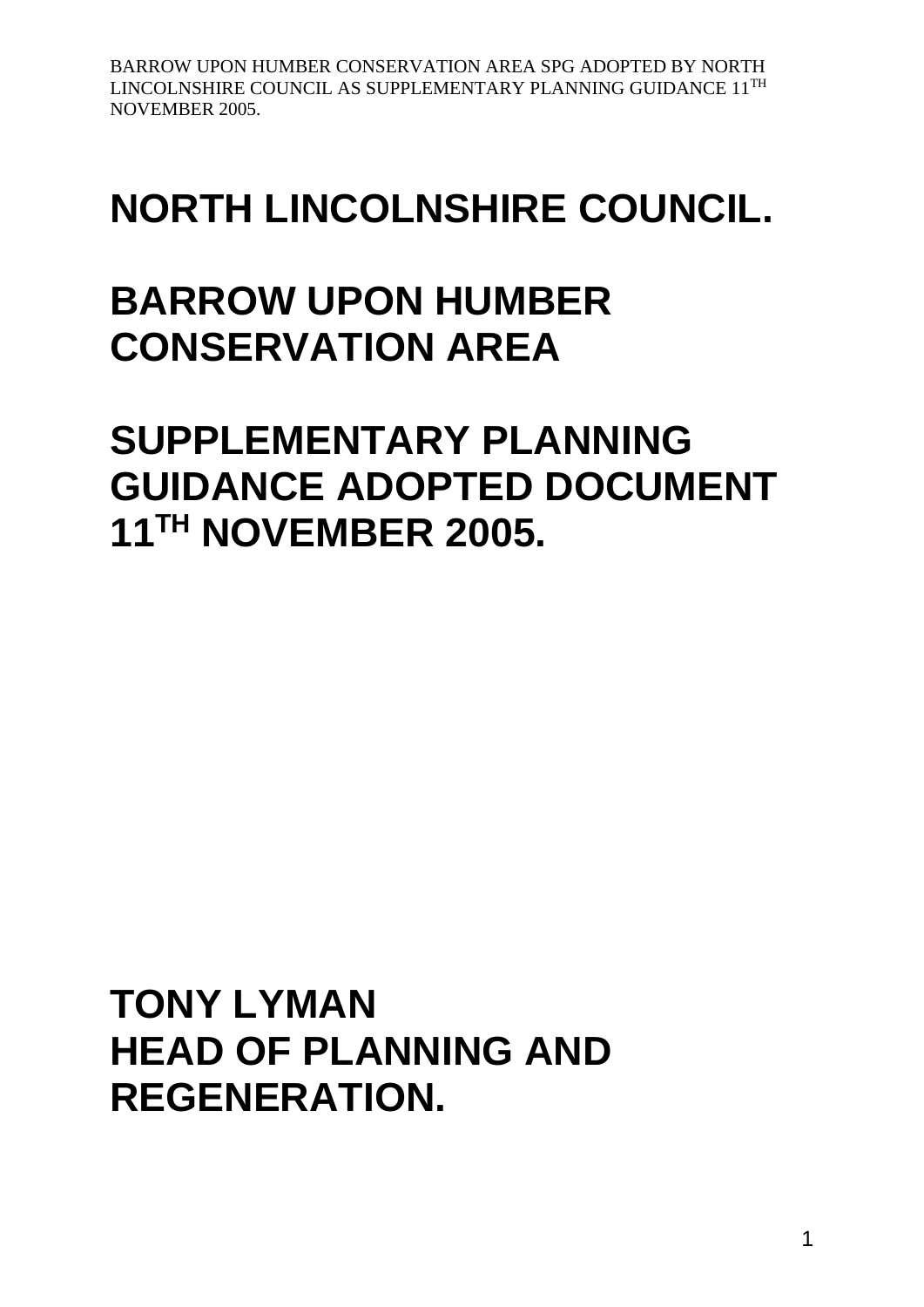## **Contents**

## **Section 1: Background Information**

- 1.1 Introduction
- 1.2 North Lincolnshire Local Plan
- 1.3 The development of Barrow Upon Humber
- 1.4 The character of the Barrow Upon Humber Conservation Area

## **Section 2: Policies**

- 2.1 General information
- 2.2 Listed buildings
- 2.3 Buildings of Townscape Merit and demolition in Conservation Areas
- 2.4 New development

Design

**Materials** 

**Shopfronts** 

- 2.5 Protection of open space and views
- 2.6 Trees
- 2.7 How residents can help

Useful names and addresses Bibliography

**Map:** showing Conservation Area Boundary; Listed Buildings; buildings of Townscape Merit and buildings and areas considered to detract from the character and appearance of the conservation area.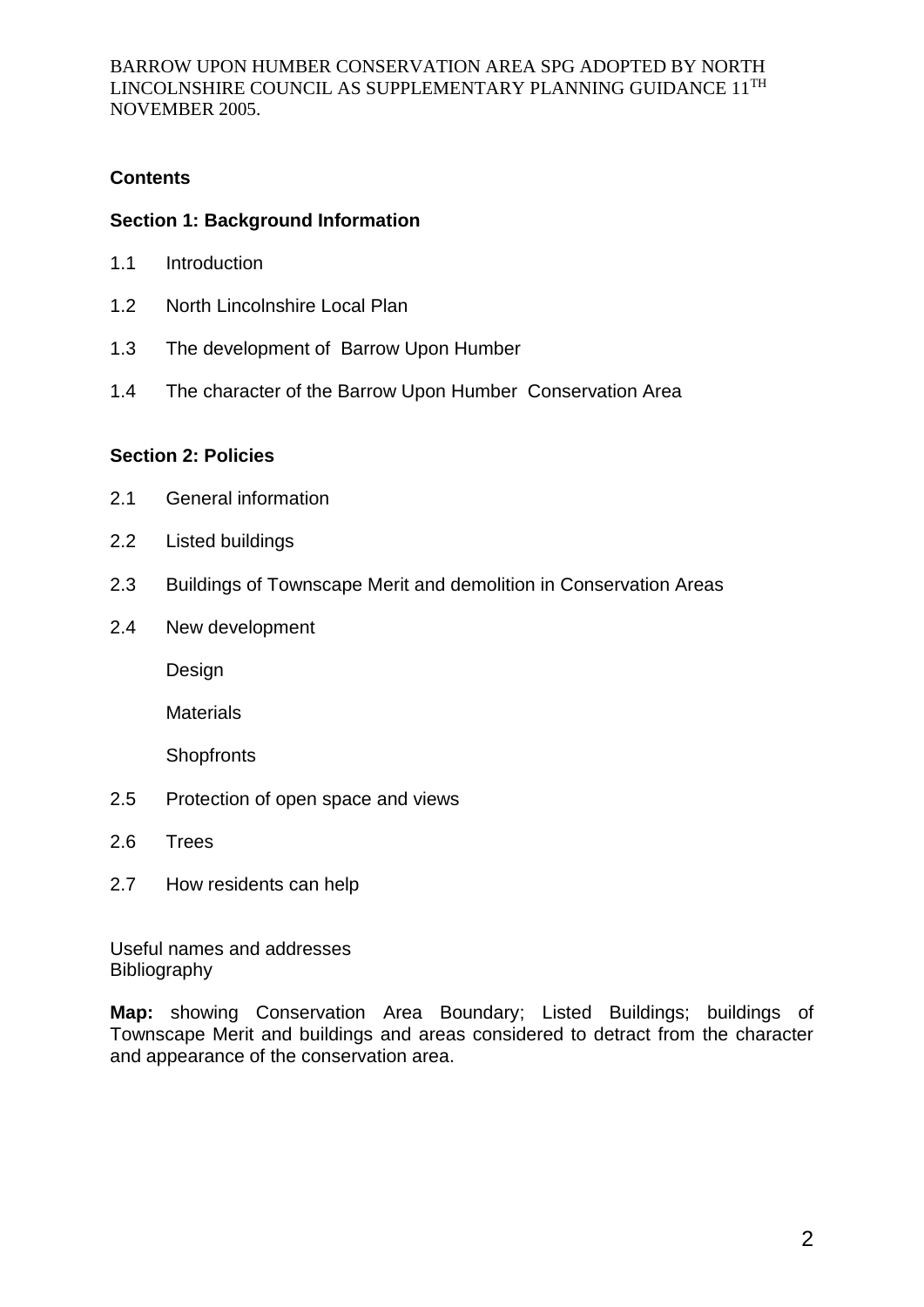## **SECTION 1 BACKGROUND INFORMATION**

#### **1.1 Introduction**

Barrow Upon Humber is a small, rural settlement situated on the south side of the River Humber, close to the larger town of Barton. It contains an important medieval church, an attractive High Street linked to a small Market Place, and a somewhat dispersed number of listed buildings, many of which date to the  $18<sup>th</sup>$  and early  $19<sup>th</sup>$ centuries.

The Barrow Upon Humber Conservation Area was designated by the former Glanford Borough Council in 1974 and extended in 1986. The boundary covers the historic village core.

A conservation area is *an area of special architectural or historic interest the character or appearance of which it is desirable to preserve or enhance.* This is set out in the Planning (Listed Buildings and Conservation Areas) Act 1990, which requires local authorities to publish proposals for the preservation and enhancement of conservation areas and to assess all development proposals within such areas very carefully.

This document builds upon an appraisal of the character of the conservation area, which is published as a sister document, by providing detailed guidance on the management of the area. Both documents have been the subject of a consultation with local residents and other interested parties and have been amended as a result. North Lincolnshire Council has adopted both as Supplementary Planning Guidance to be used to inform and guide its decision making when determining planning and listed building consent applications within, and on the boundaries of, the conservation area.

## **1.2 North Lincolnshire Local Plan**

The North Lincolnshire Local Plan was adopted in May 2003 and should be consulted in conjunction with this document. Within the Plan are detailed policies, which seek (amongst others) the protection of listed buildings and the preservation and enhancement of conservation areas.

Barrow Upon Humber is defined as a medium growth settlement in the Local Plan. Development in such settlements should be compatible with their scale, character, location, facilities and existing environmental quality. Medium growth settlement often provide an important service role for surrounding smaller towns and villages.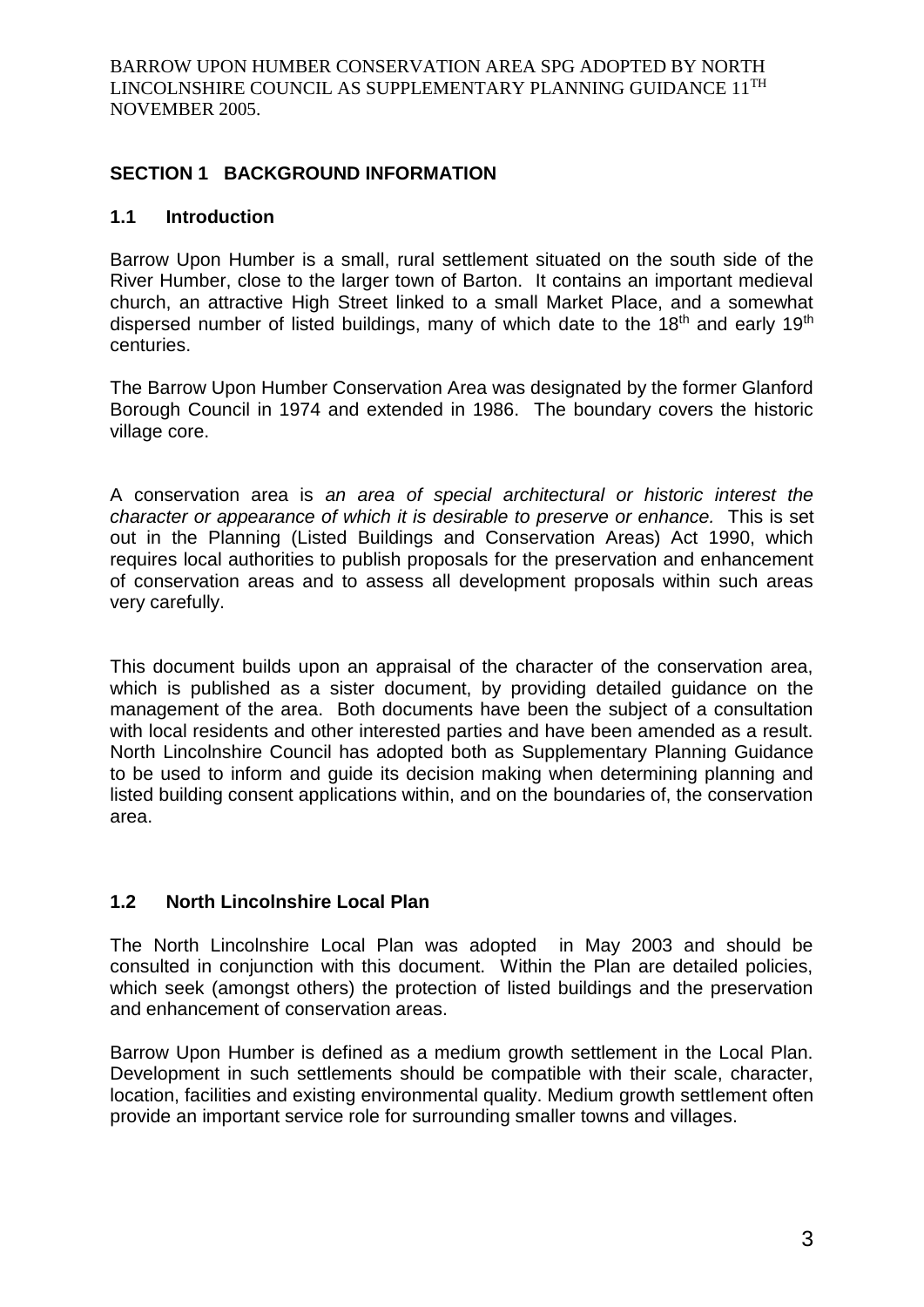*Briefly, the following policies are relevant:*

Policy HE1 Conservation Areas.

This policy states that the Council will continue to protect areas of special quality and character by designating new conservation areas, and by reviewing existing conservation areas.

Policy HE2 Development in Conservation Areas.

This policy states that all new development within a conservation area, or which might affect the setting of it, should preserve or enhance the character and appearance of the area and its setting. Detailed guidance is also included on how this should be achieved.

Policy HE3 Demolition in Conservation Areas.

This policy provides the criteria by which applications for demolition will be considered.

Policy HE5 Development affecting Listed Buildings.

This policy describes how the Council will seek to secure the preservation, restoration and continued use of listed buildings.

Policy HE6 Demolition of Listed Buildings

This policy outlines how applications for the demolition of listed buildings will be assessed.

Policy LC11 Areas of Amenity Importance

This policy describes how the Council will seek to protect Areas of Amenity Importance.

Archaeology.

Further policies consider archaeology and include the requirements for archaeological evaluations for certain sites and buildings. These policies are consistent with central government advice in PPG16, which stresses the importance of understanding and recording sites and buildings prior to development.

## **1.3 North Lincolnshire Development Framework.**

The Council is progressing with a new development framework that will replace the Local Plan in due course. Conservation area SPG will be retained as part of the framework.

## **1.4 The development of Barrow upon Humber**

The first known settlement in the area of Barrow was the Anglo-Saxon monastery founded by St. Chad in the  $7<sup>th</sup>$  century. This was destroyed in the  $9<sup>th</sup>$  century by Danish raiders, but the early fabric in Holy Trinity Church, and the remains of a castle, motte and bailey at nearby Barrow Haven, indicates that by the Norman period a more substantial settlement had been established. Documentary sources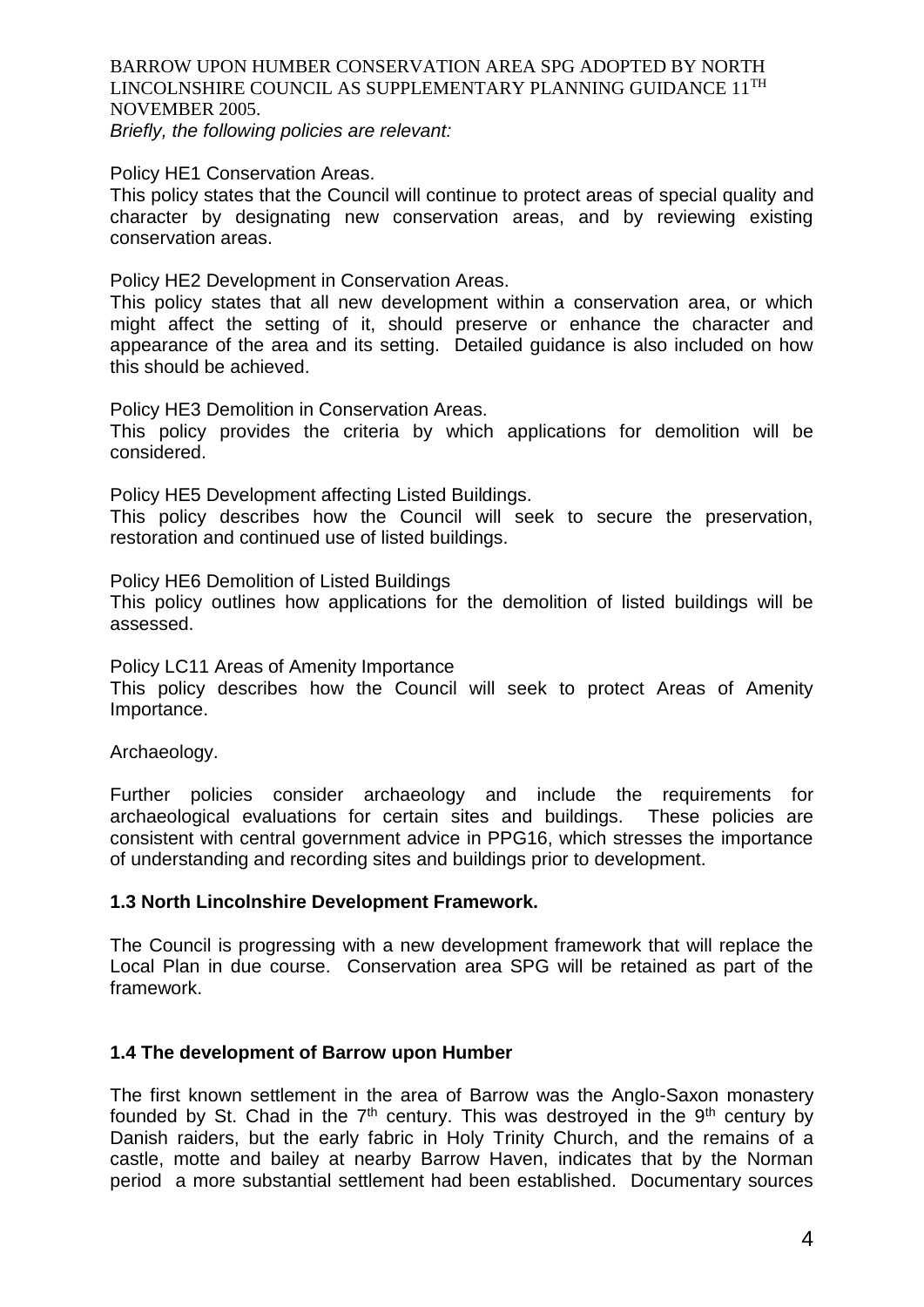show that in 1137 Barrow came under the influence of Thornton Abbey. The Abbey owned the ferry rights, as well as the incomes from Downhall and Westcote Manors, and Barrow church was also served by monastic clergy. The village was granted a market charter in the Middle Ages, but its development was eclipsed by larger markets in Barton.

Probate inventories of the 17<sup>th</sup> century show that the residents of Barrow had a number of trades: brickmakers, ferryworkers, innkeepers, tradesmen and farmers. The descriptions of the houses in the Glebe Terrier of 1606 refer to houses made of wood, earth and straw. During the next three centuries Barrow depended economically on agriculture, and gradually the old mud-and-stud buildings were replaced with newly fashionable brick. Further changes to the land around Barrow occurred in the late 18<sup>th</sup> century when the old strip fields and commons were enclosed.

In the 19<sup>th</sup> century Barrow became important for basket making, with the cultivation of osiers on the marshy ground close to the River Humber. At the same time, brick making became more profitable and a local industry using clay dug from alluvial deposits on the River Humber, many of the bricks were transported across the river to Hull. More recently, Barrow has become a dormitory settlement, providing new homes for the many commuters who work in Hull, Barton, Scunthorpe and Grimsby, Despite the amount of new development many of the  $18<sup>th</sup>$  and  $19<sup>th</sup>$  century buildings which give the village its specific historic character and appearance remain.

## **1.5The character of the Conservation Area**

Barrow is now largely a dormitory village, at its a core are historic buildings with new development surrounding and in close proximity.

The St. Chads area around the medieval church, the High Street, and the Market Place, contain the best examples of  $18<sup>th</sup>$  and  $19<sup>th</sup>$  century architecture.

Holy Trinity Church sits on a small mound at the northern end of the village, and the High Street connects it to the Market Place at the southern. Around the church are some important listed buildings, most notably the Old Vicarage and the Manor House.

The High Street has a tight, closely-knit townscape of mainly two storey, 18<sup>th</sup> and 19<sup>th</sup> century houses and shops, interspersed with a few larger houses and chapels. The Market Place, now used for car parking, is surrounded by terraced houses of a similar age. Within the village are several farm buildings, now converted into residential uses (one farm operates as a centre for agricultural contract work)..

The number of shops in the centre of the village has declined but the remaining shops and public houses at the southern end of Barrow provide a valuable local facility and vibrancy to the centre. Outside the more densely built-up area, are more detached properties set within large spacious gardens with trees and some wooded areas. These provide a contrast to the more urban form of the village centre.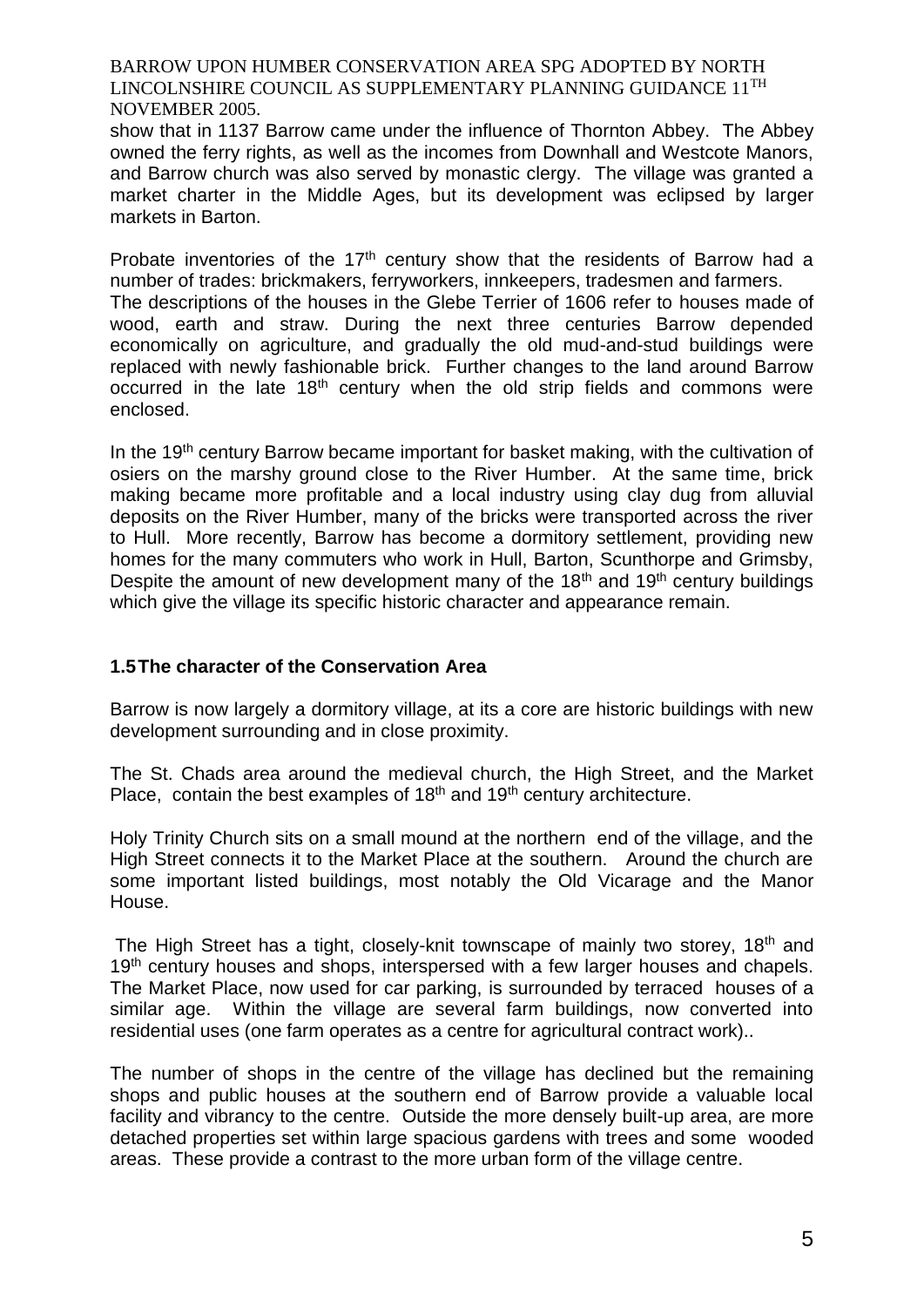## **SECTION 2 POLICIES**

## **2.1 General information**

The following sections contain a number of policies and guidance for preserving or enhancing the Conservation Area. Included is information about controls on listed building and about improving buildings that contribute positively to the character of the conservation area. Further sections deal with the design of new development, and the protection of important views and focal points. Included at the end of this section is a list of various organisations which publish additional guidance, including details of where to obtain Central Government policies and guidance on listed buildings and conservation areas. Further guidance on planning in conservation areas can be obtained from the Council's Planning and Regeneration Service.

## **2.2 Listed Buildings**

The most important listed building in the settlement is the church of Holy Trinity which is listed grade I. The other properties are all listed at grade II and include: The Nook in Barton Street, its near neighbour Sconer House, Beck Farmhouse and barn, Church View, the Manor House, Papist Hall, the Old Vicarage, Glebe Farmhouse, Banner House, the Congregational Chapel, the Market Cross, Scrivener's Cottage in North Street, Vine House, Wate Garth, the Priory, and Holly House. A number of smaller structures are also included, namely: two K6 telephone boxes, one sited on The Island, the other in the Market Place; the War Memorial and the Sundial in Holy Trinity churchyard. All of the listed buildings in the village are identified on the map.

"Listing" covers both the interior and exterior of a listed building, and all structures within the curtilage which form part of the land and have done so since before 1 July 1948.

 *Listed Building Consent is needed for all alterations and extensions which affect the architectural or historic interest of a listed building*

Alterations to listed buildings which may need consent include relatively minor changes like inserting a new window; removing an internal wall, door or fireplace; adding a chimney or flue; removing panelling or fitted cupboards; and inserting a new bathroom where new drainage is required.

Like-for-like repairs usually do not require Listed Building Consent. Owners of such buildings should be encouraged to use traditional materials for roof repairs including lead for flashings and pantiles, clay tiles (or occasionally slate) for roofing repairs. Brick and stonework should be carefully repointed using traditional lime mortars with a brushed flush joint (not weatherstruck or ribbon joints) and cleaning should only be undertaken where its is structurally necessary (such as where build up of dirt or lichen is causing the bricks or stone to break down). Windows should be always repaired *in situ* rather than replaced wholesale. A good joiner can repair rotting timber windows by piecing in new sections and there are many companies who can upgrade timber windows to provide much improved sound and heat insulation.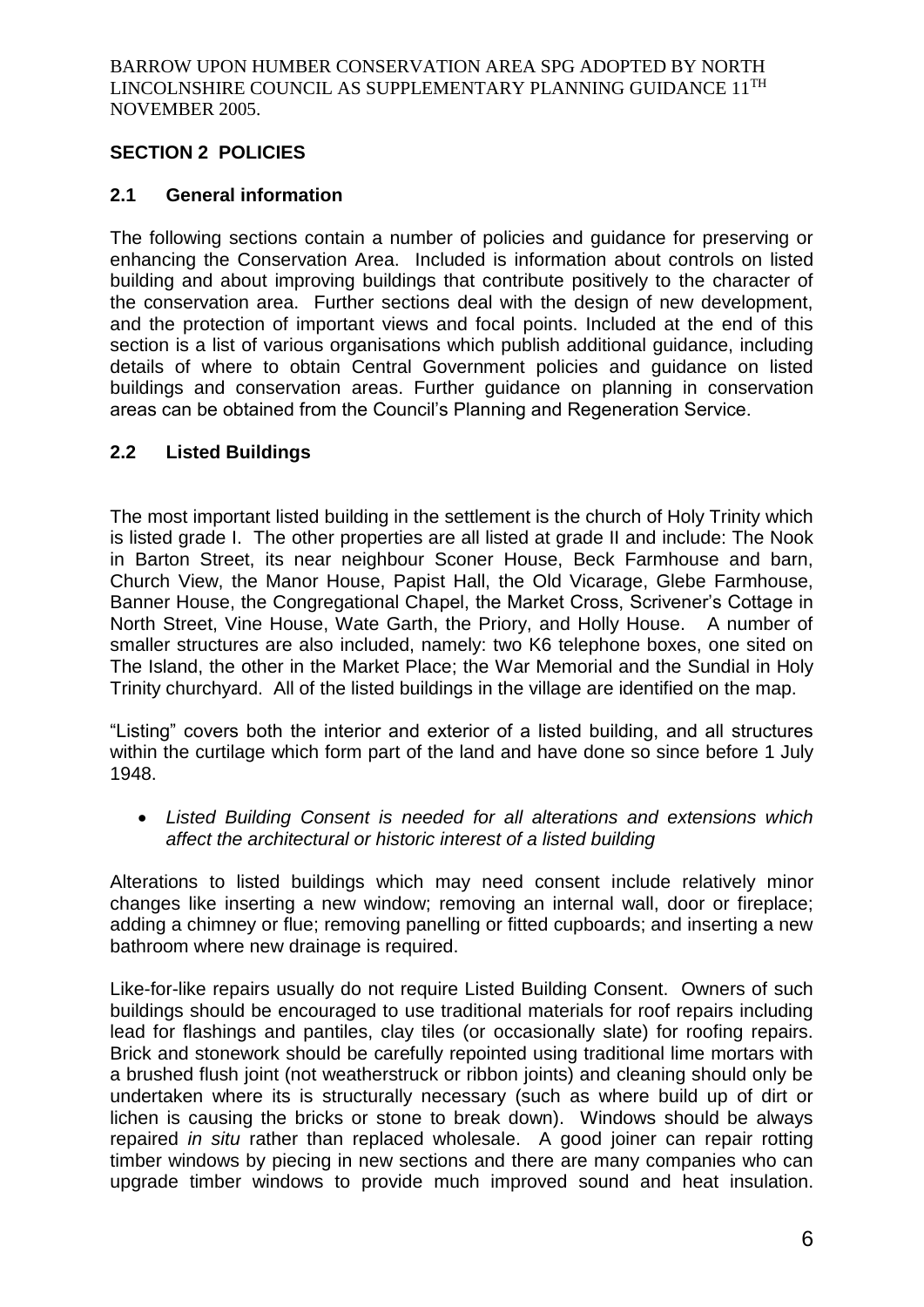Doors should also be repaired whenever possible but where replacement is needed, the new door must match the original exactly.

 *Like-for-like repairs usually do not require Listed Building Consent although they must be carried out using traditional materials and detailing.*

The importance of the interior as well as the external appearance must be recognised when dealing with listed buildings. It is important that the original plan form and features are protected. Opening up previously separated rooms or moving staircases, removing chimneybreasts, fireplaces, original doors and decorative plasterwork are all changes that are unlikely to receive listed building consent.

 *The original plan form and historic interior features of listed buildings should be preserved.*

Similarly, extensions to listed buildings should be carefully designed to reflect the scale and detailing of the original building. Extensions should be to the side or rear (depending on the layout of the building) and should be lower than the original building and secondary in scale. Materials and details should match the original examples within the listed building, including windows and eaves and roof details. Applications for such changes should be accompanied by enough detailed information for the Council to assess the impact of the scheme on the character of the existing building and the conservation area. The Council will require existing and proposed plans, sections and elevations at 1:50 scale with larger scale drawings illustrating details such as new windows and doors. Additional information may be requested as required.

The English Historic Towns Forum is producing an informative guide on the making of better planning applications for proposals affecting conservation areas and listed buildings which is copyright to that body until October 2003. Applicants will find this of assistance in making applications (The English Historic Towns Forum – ISBN 1 898261 51 2 – Tele 0117 9750459 – e-mail: ehtf@uwe.ac.uk).

 *Extensions to listed buildings should be secondary in scale to the original building and be carefully detailed. Applications for alterations and additions will need to be drawn-up to a 1:50 scale.*

Alterations which require Listed Building Consent are currently nil rated for VAT but repairs to listed buildings are assessed at the usual VAT rate of 17.5% and all but 5% of the VAT levied in repairs on listed places of worship can be reclaimed. Owners should contact the Customs and Excise Office (Tel: 0845 0109000 ) for further details and a leaflet.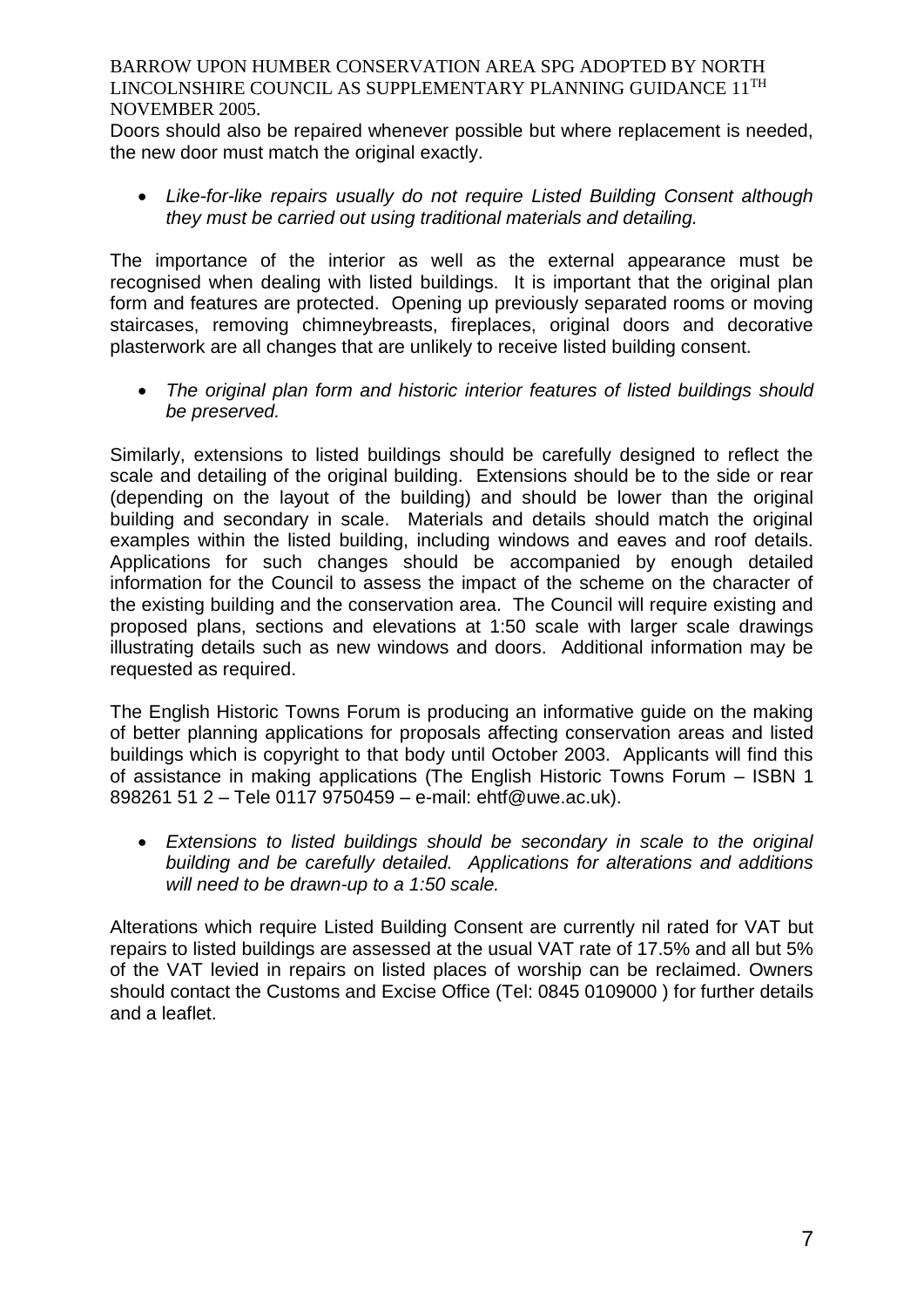## **2.3 Buildings of Townscape Merit and demolition in Conservation Areas**

Conservation Area Consent is required for the full or substantial demolition of buildings within the conservation area. In accordance with the Government Guidance in PPG15 there will be a presumption in favour of retaining buildings, which make a positive contribution to the character or appearance of the conservation area.

As part of this study, buildings which make such a contribution but have not been included in the national statutory list of building of architectural or historic interest have been identified and are shown on the map as Buildings of Townscape Merit.

These buildings are considered to be of local importance and contribute positively to the character of the conservation. The demolition of such buildings will erode and dilute the existing character of the Conservation Area and adversely affect its appearance. Additionally, because these buildings are an important part of the character of the conservation area, special attention needs to be paid to applications to alter and extend these properties.

- *North Lincolnshire Council will resist applications to demolish all or a substantial part of any building identified as a "Building of Townscape Merit". Additionally, alterations and extensions to these buildings will have to be particularly sensitively designed and take into account their historic and architectural interest.*
- *Every effort should be made to retain all existing traditional architectural features of these buildings the removal or loss of which will need to be fully justified within the context of any adverse impacts which this loss will have on the character and appearance of the Conservation Area. Alterations will need to incorporate matching designs and materials appropriate to the age and character of the building.*

## **2.4 Other buildings – Neutral buildings and negative buildings in their present form.**

Neutral buildings are older buildings, which have been altered or modern buildings the design of which is considered to be reasonably in keeping with the surrounding area.

Negative buildings are buildings, which, *in their present form*, conflict with the traditional character of the Conservation Area as identified in the character appraisal document for it. Whilst these buildings do not contribute as much to the area character as buildings of townscape merit they can be renovated sympathetically incorporating traditional designs and materials appropriate to the conservation area.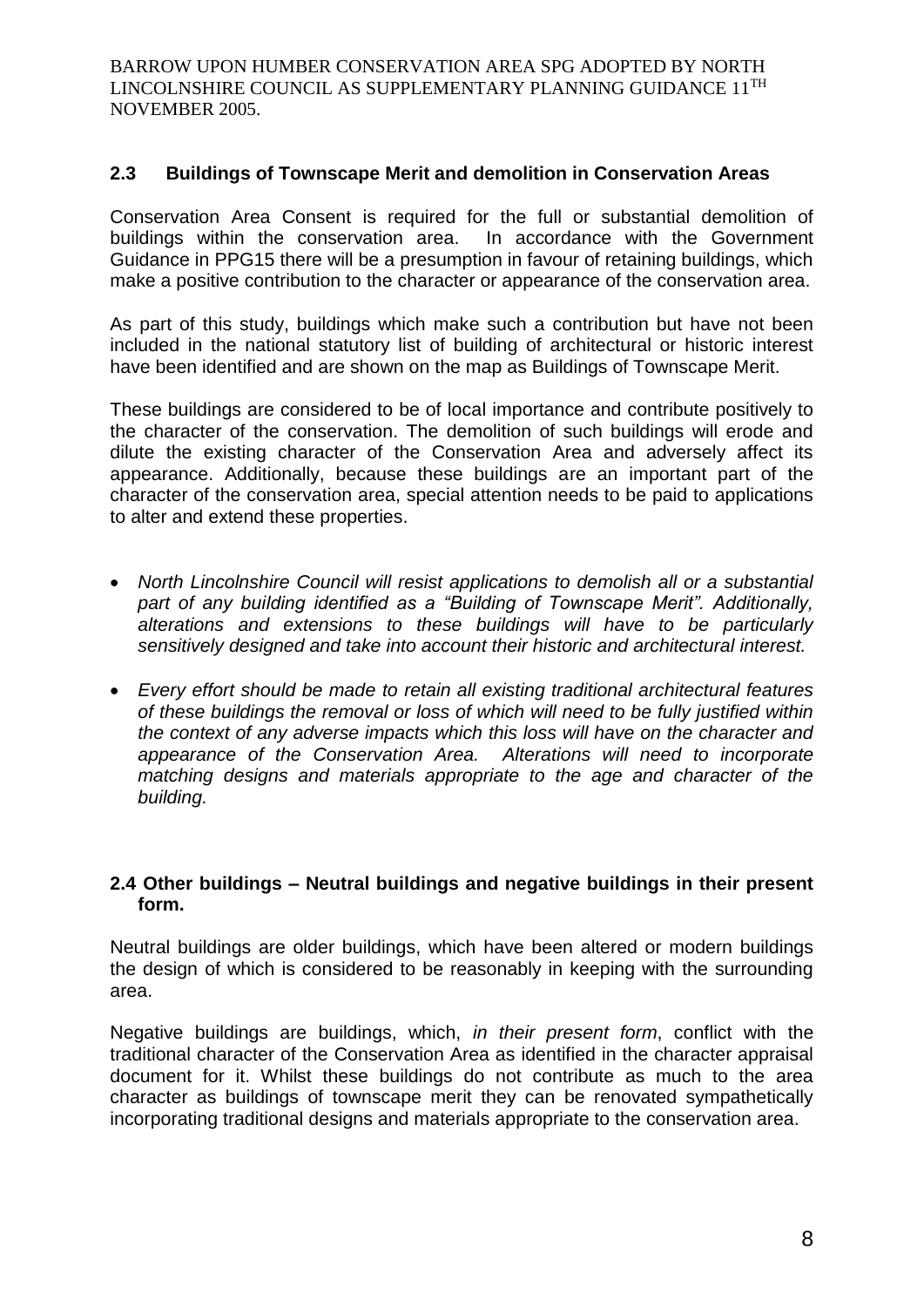- *Alterations to neutral buildings and negative buildings shall incorporate traditional materials and designs that are associated with the key buildings in the conservation area (listed buildings and buildings of townscape merit.)*
- *Demolition of these buildings would only be considered replaced with a quality building that has been specifically designed to preserve and enhance the character of the conservation area.*

## **2.5 New Development in the Conservation Area.**

Policies for new development in conservation areas in the whole of North Lincolnshire are included in the Local Plan in the chapter on the Historic Environment (policies HE2, HE3 and HE4). Additionally, the same Plan includes Supplementary Planning Guidance which provides detailed advice on house extensions.

## **Design**

The principal aim of new development should be to marry-in the new with the existing, rather than making the new building completely different. This is because the character of the centre of Barrow relies on the visual cohesiveness of the streetscape.

All new development should reflect the scale and materials of adjoining property. The form of any new building, including its height, relationship to the street, and any rear extensions, should be sympathetic to the surrounding buildings. Because most new development will be within existing terraces or groups of buildings, rooflines, eaves heights and details, windows and shop fronts (or front doors) should match or reflect adjoining properties.

- *The form of all new development should reflect the dimensions and rhythms of neighbouring property that is characteristic of the character of the conservation area as identified in this document and the conservation area appraisal document.*
- *Uncharacteristic detailing should be resisted.*
- *The addition of chimneystacks in some locations may be required, to ensure compatibility with adjoining properties. Some sites may benefit from the reintroduction of the historic building line to enclose the street.*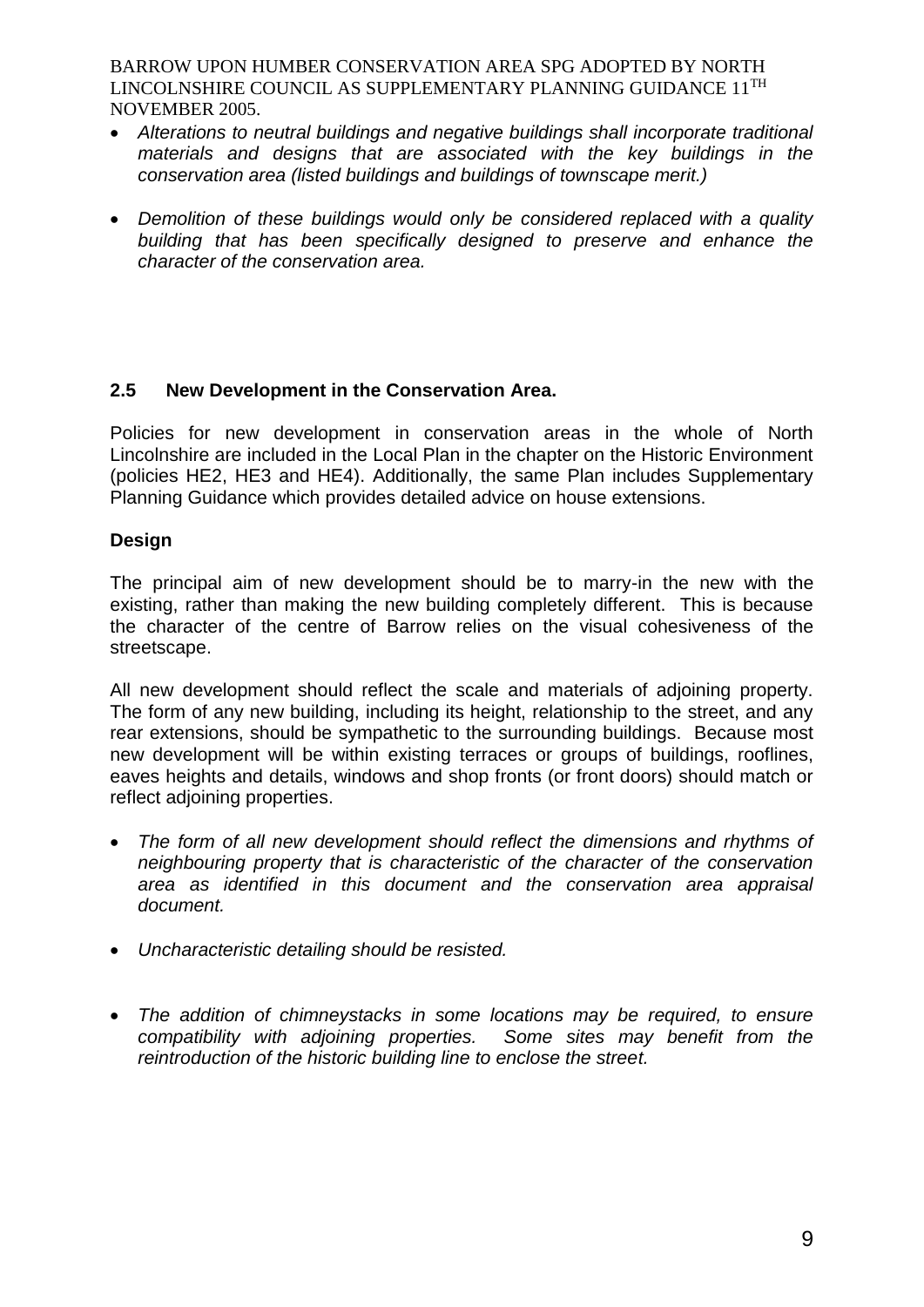## **Materials**

Materials for new development in Barrow Upon Humber will usually be chosen to match existing buildings in the area, so a carefully chosen brick to closely match that used in nearby historic buildings would be the most appropriate. Roofs should be covered in clay pantiles or natural slate. Windows should be made from timber and be traditionally detailed vertical sliding sashes or horizontally sliding sashes or casements. Top hung false sashes or plastic windows or not suitable. All timber should be painted not stained.

 *Traditional materials and details should be specified for new development in Barrow Upon Humber.*

*.* 

## **Shop fronts**

Existing historic shop fronts in Barrow should be retained whenever possible, and should be carefully repaired using traditional materials and building techniques. New shop fronts in Barrow should reflect the prevailing 19<sup>th</sup> and early 20<sup>th</sup> century shop fronts in the town. They should therefore have a sloping fascia, supported on pilasters or corbels, with a panelled stallriser underneath. If security shutters are needed, they should be positioned inside the shop front.

All shop fronts should be painted not stained. Shop signs should be limited to a simple painted fascia, although traditional hanging signs may be considered acceptable. If external lighting is required, it should be provided by individual spotlights, carefully positioned above the fascia. Internally illuminated letters or plastic fascia signs will not usually be acceptable.

- *The Council will, in dealing with applications involving shop fronts, place a high priority upon retaining them.*
- *New shop fronts should be built in timber, traditionally detailed and painted, and carefully illuminated.*

## **2.5 Protection of open spaces and views.**

The churchyard and the wooded area on the east side of the High Street to the rear of the Manor House are identified as *areas of amenity importance* and are already protected by policies LC 11 in the North Lincolnshire Local Plan.

 *The Council will protect areas identified as having amenity importance or importance as recreational space from development which will adversely affect their open character, visual amenity, wildlife value.*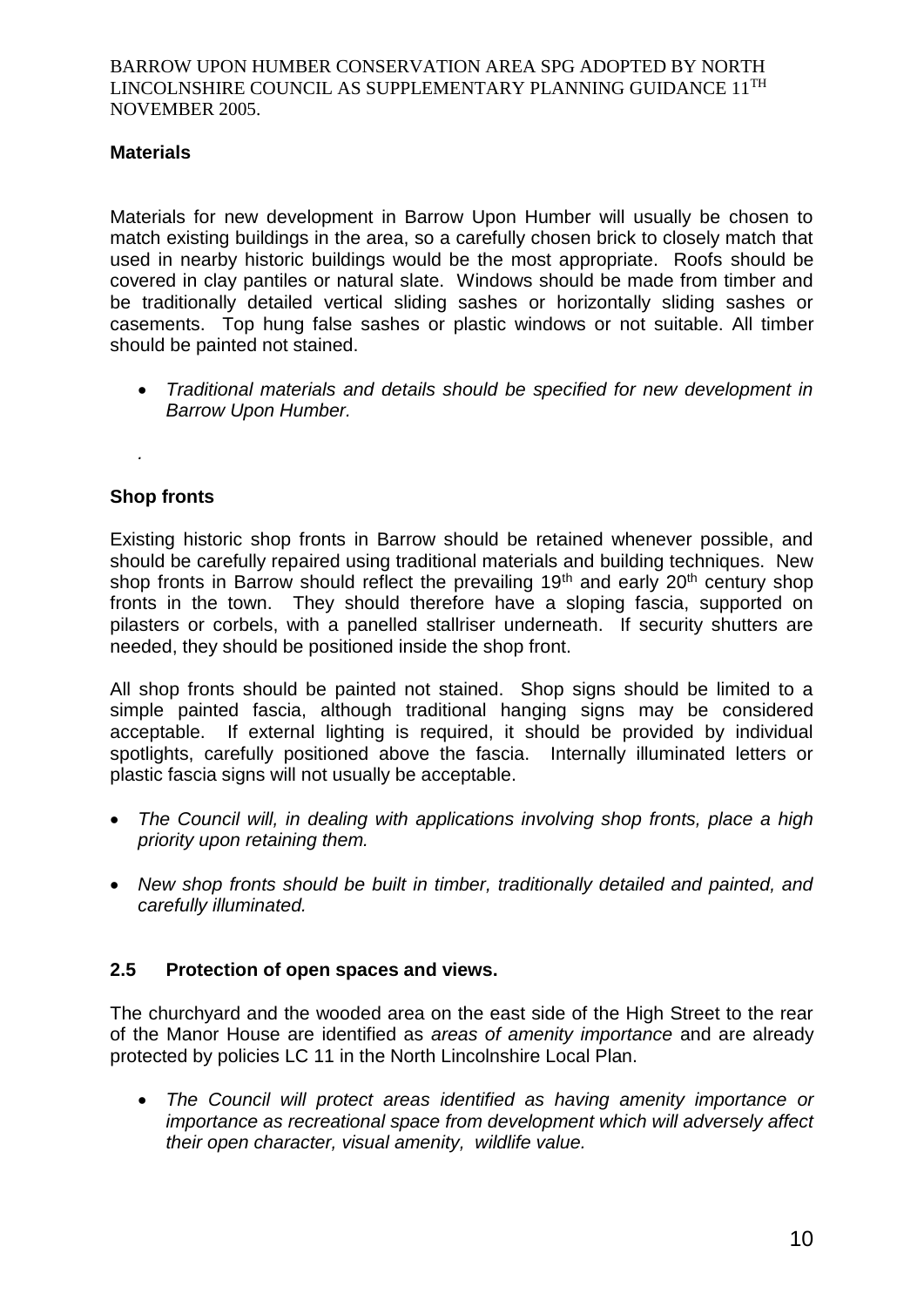This appraisal has identified important vistas and landmarks within Barrow upon Humber, and also views to the surrounding area. These have are shown on the Townscape Analysis map.

 *The Council will protect existing views in Barrow Upon Humber, most notably views to the church tower and market cross, by considering the impact of proposed development upon them. New development should respect existing vistas and landmarks.* 

## **2.6 Trees**

The trees in Barrow play an important part in the character and appearance of the conservation area and designation gives the Council added powers to control what happens to them.

*If you wish to lop, top, uproot or fell a tree in the conservation area which is not already covered by a Tree Preservation Order (TPO) you must give the Council 6 weeks written notice before carrying out the work; trees have legal protection equivalent to a TPO for that period, and the Council may make an Order if it is considered appropriate. Proposals to prune a tree should clarify what is envisaged and the extent of the work. The removal of dead wood with secateurs or hand shears does not require consent.*

Trees which, whilst remaining healthy, have reached a stage in their development where the crown spread begins to get smaller, are now generally regarded as "veteran''. Such trees may not necessarily be particularly old, but the onset of old age has been brought about by the tree's response to the surrounding environmental conditions (soil, air water and nutrient availability). They may therefore exhibit increasing die-back of branches, bark and trunk and may contain significant amounts of dead wood. Whilst the removal of dead wood will not generally require consent from the Council, the treatment in older trees requires careful consideration, and the Council can provide free advice. The Council has also produced Supplementary Planning Guidance on "Trees and development", and is looking to a long term tree strategy which will involve new planting and additional Tree Preservation Orders.

 *The Council will seek to promote the dissemination and use of best practice techniques for the proper management of veteran trees.*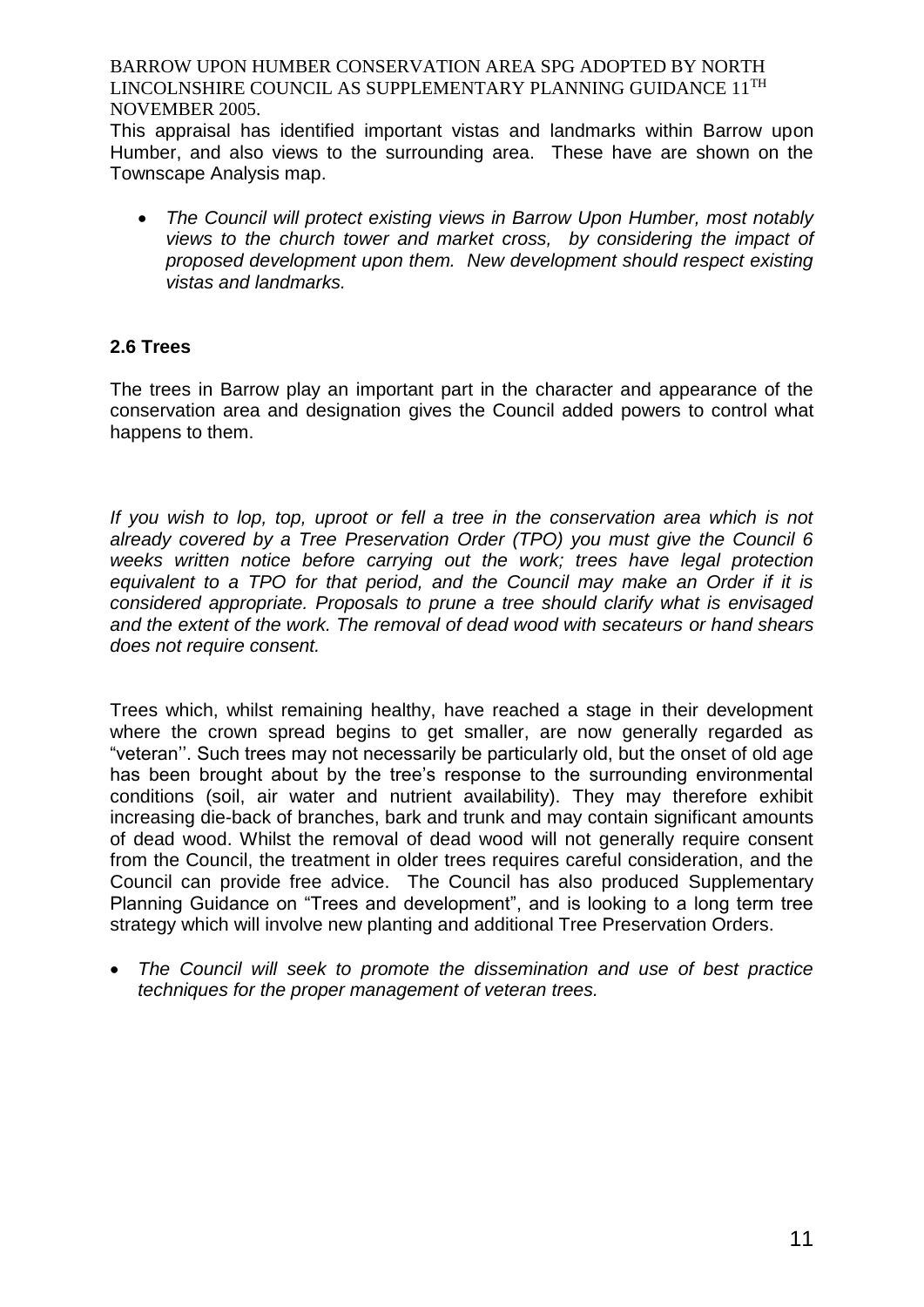## **2. 7 How residents can help.**

The character of the Conservation Area comes not only from the physical appearance of the town but also from the community who live and work in the area. Retaining and enhancing that character can only be achieved through residents, the Council and other service providers working together.

An owner is responsible for the continued maintenance of their property and garden, and regular repair with traditional materials can help to retain the quality of the townscape. Local residents and amenity groups can also help by recording the local history and features of the area, and by passing on information about good local builders and suppliers of traditional materials and skills.

If you live in the Conservation Area and are considering undertaking any repairs or alterations to your property or land, the best approach is always to contact the Council for advice on whether any permissions or consents are required and, if they are, how best to obtain these.

Advice on such matters is part of the service paid for by local charge payers and in available by contacting the Council's Planning and Regeneration Service which is based at Church Square House in Scunthorpe. Tele: 01724 297420.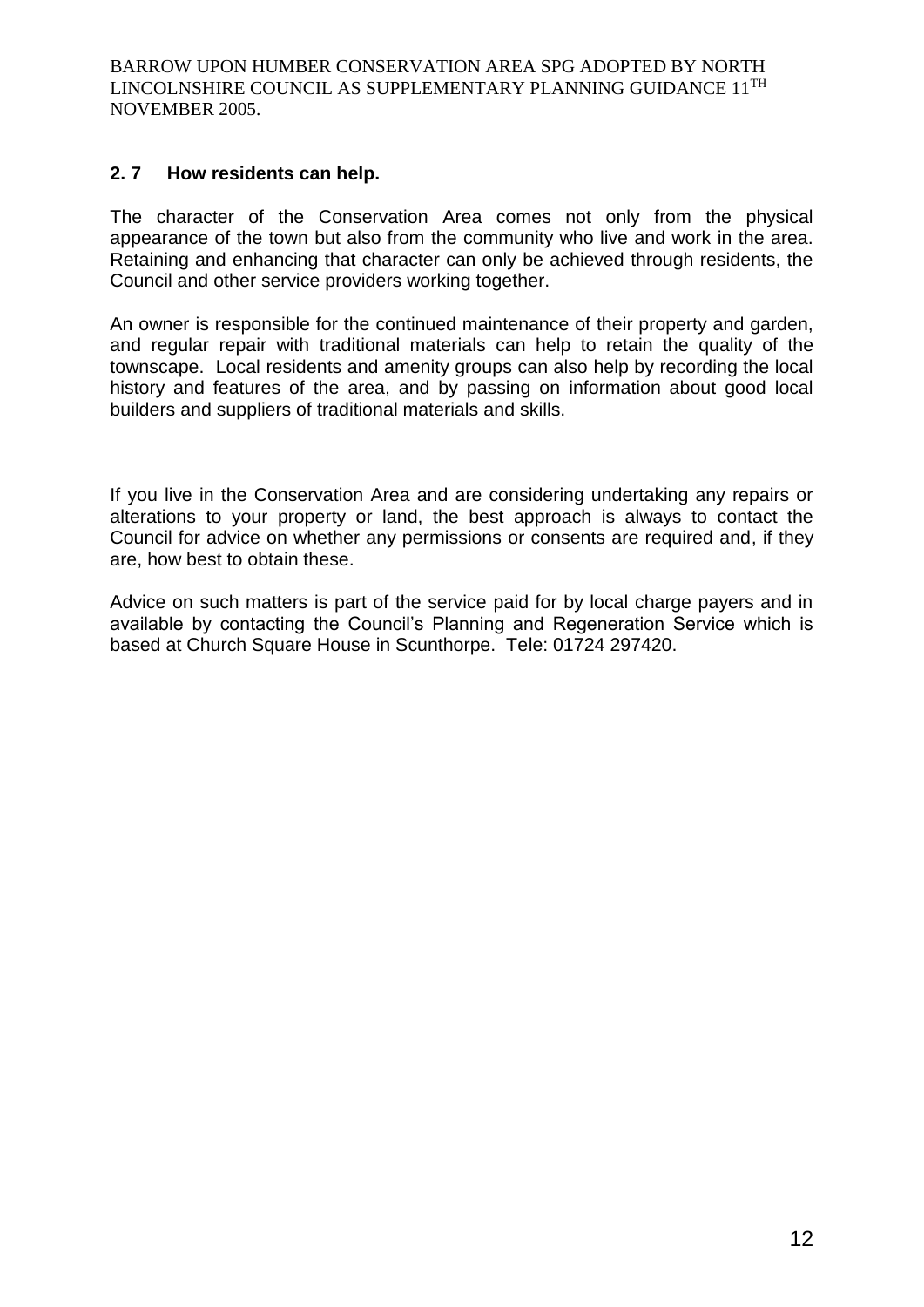## **For specific information about the Conservation Area, please contact:**

Edward Rychlak, Planning and Regeneration , North Lincolnshire Council, Church Square House, P O Box 42, Scunthorpe, North Lincolnshire DN15 6XQ (tel: 01726 297396)

## **For further information relating to listed buildings and conservation areas, contact:**

English Heritage, 23 Savile Row, London W1X 1AB. General telephone inquiries: 020 7973 3000 Customer Services 020 7973 4916. **For detailed advice on repairing and restoring Georgian houses, contact:**

The Georgian Group, 6 Fitzroy Square, London W1P 6DY. Telephone: 020 7377 1644

## **For "Care for Victorian Houses" leaflet, contact:**

The Victorian Society, 1 Priory Gardens, Bedford Park, London W4 1TT Telephone: 020 8994 1019